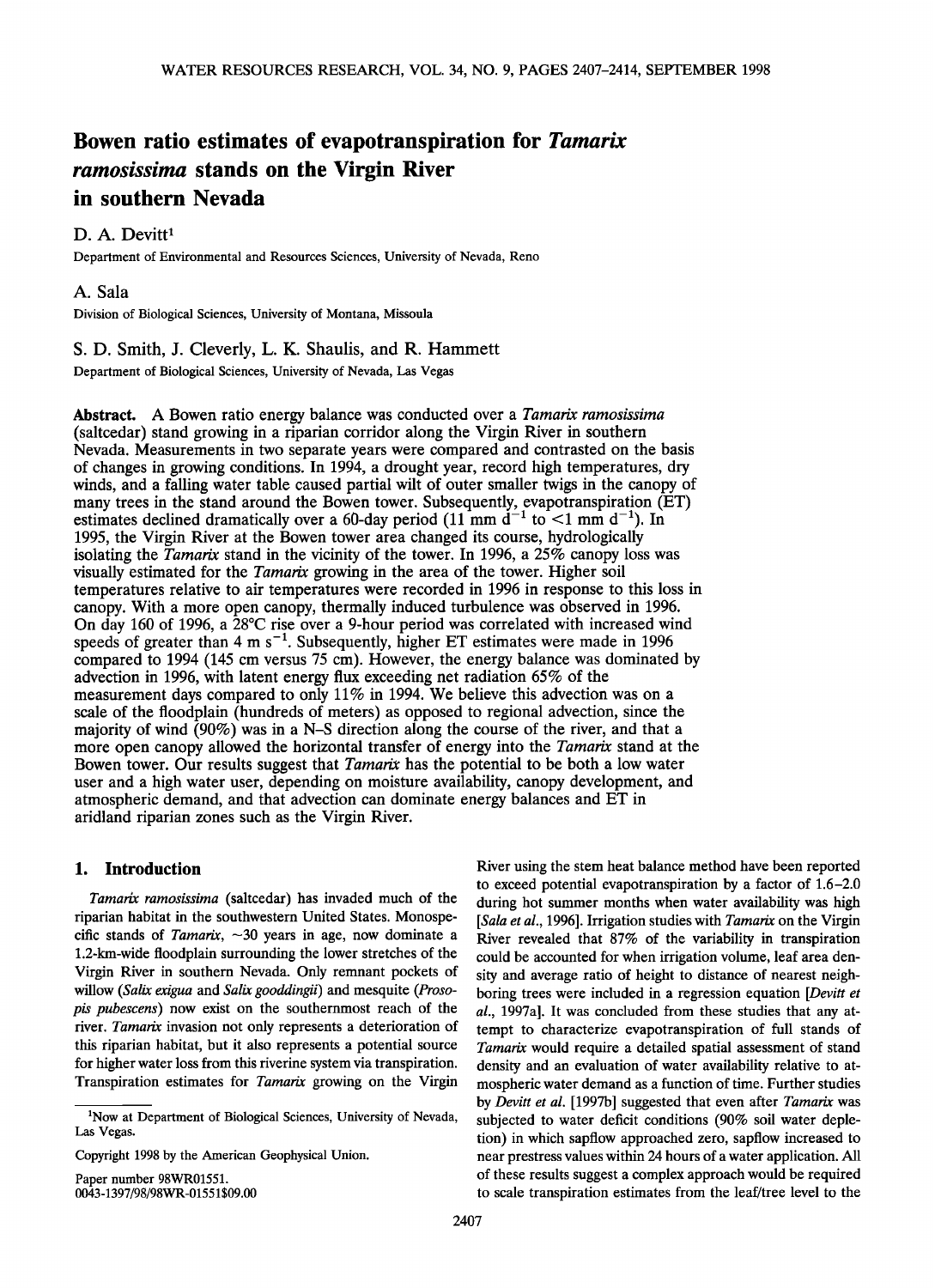**ing station on the Virgin River during 1994-1996.** 

**stand/watershed level over time. Use of an energy transfer approach such as the Bowen ratio technique has proved to be accurate at this larger stand level, both in floodplains dominated by Tamarix [Gay and Fritschen, 1979; Weeks et al., 1987;**  Leppanen, 1981] and in other forest settings [Gash and Steward, 1975; Dawson, 1996]. The objective of this research was to **make longterm (2+ years) Bowen ratio ET estimates of a monospecific Tamarix stand growing on the Virgin River and then to evaluate ET and energy balance changes over time with changes in growing conditions.** 

#### **2. Material and Methods**

**A field study to quantify Bowen ratio ET estimates of Tamarix ramosissima (Ledeb) was conducted during 1994-1996 along the lower Virgin River (southern Nevada). The site was located in the floodplain near the northern boundary of Lake**  Mead National Recreational Area (36° 35' N, 114° 20' E, **elevation 380 m). The site consisted of a monospecific stand of mature Tamarix thickets growing on raised river sediment deposits within the 1200-m-wide floodplain. At the experimental**  area, the height of the *Tamarix* was  $\sim$ 4 m. Annual rainfall in this region is usually  $\leq 10$  cm y<sup>-1</sup>, with maximum air temperatures recorded in July of 50°C and annual potential evapo**transpiration of 220 cm [Devitt et al., 1989]. Depth to the water table at the site varied throughout the year and from year to year with values ranging from 2 to >3 m.** 

**A Bowen ratio energy balance (BREB) approach was used to estimate canopy level ET by Tamarix [Bowen, 1926]. An 8-m Bowen tower was erected over a dense full canopy stand of**  Tamarix,  $\sim$ 312 m from the desert edge. Local fetch require**ments were typically met, as prevailing wind direction was N-S, along the riparian corridor, where Tamarix canopy formed a fairly continuous cover over the width of the floodplain.** 

**The instrumentation used was based upon the design commercially available from Campbell Scientific (Logan, Utah). A net radiometer (REBS, Seattle, Washington) was mounted at 4 m above the canopy. Vapor pressure, air temperature, wind speed, and wind direction were measured at 1.5 and 4 m above the canopy. Vapor pressure above the canopy was measured in** 

**air samples taken alternately at each sensor height, from the end of an arm extending 1.3 m from the main tower structure. The air samples were aspirated to a single relative humidity/air temperature sensor (Humicap, Vaisala, Sweden) after passing through a mixing chamber. Air temperatures were measured with fine wire chromel-constantan thermocouples (0.025 mm), mounted at the end of the arms. Wind speed and direction were measured with a RM Young wind sentry wind set (Traverse City, Michigan). Soil heat flux was estimated from measurements taken with a soil heat flux plate mounted at 8 cm below the soil surface (REBS, Seattle, Washington) and changes in soil heat storage estimated from changes in soil temperature above the plate. Soil heat transfer calculations were based on measured soil bulk densities and soil relative water contents. All sensors were operated by a CR10 data logger (Campbell Scientific, Logan, Utah), and data were recorded as 20-min averages.** 

**Surface flow in the Virgin River (U.S. Geological Survey (USGS), Littlefield, Arizona, gauging station, 57.9 km upstream from Lake Mead) was obtained as 1-day total stream discharges (USGS, Surface water data retrieval, http://h20. usgs.gov/swrl 1997). The electrical conductivity of the river**  water averaged 2.84  $dS m^{-1}$ . Complete chemical analysis of the **water is reported elsewhere [Devitt et al., 1997a].** 

**Data were analyzed with descriptive statistics and regression analysis. Significant results were reported only when the re**gression coefficient had a  $p \leq 0.05$ .

#### **3. Results**

**During the 3-year monitoring period of this study, surface**  flow in the Virgin River (Figure 1) remained below  $24.7 \times 10^6$ m<sup>3</sup> (20,000 acre feet) per month except during a five month **period in 1995 when a flood event occurred in March (123.3 x 106 m3; >100,000 acre feet). In 1995 the accumulated yearly**  flow was  $440.3 \times 10^6$  m<sup>3</sup> (357,000 acre feet), which was typical **of high flow years on the Virgin River which occur on the**  average every 5 years. Thirteen yearly flow totals  $>317.0 \times 10^6$ **m 3 (257,000 acre feet) have occurred since 1930. The 1995 flow was at least 2.7 times greater than that measured in 1994 or 1996. Of greater significance was the fact that the flood event in 1995 caused the river to change its course, thereby subjecting the Tamarix near the Bowen tower to decreased moisture availability in 1996. The Tamarix in the area around the Bowen tower (>500 m) had full canopy development prior to 1996. A shift in the river did not cause increased growth in the area around the new channel, but it did cause increased plant stress**  in the area around the old channel. This would suggest that **subsurface flow of water had been significantly altered. Because the flood event that occurred in 1995 damaged the Bowen tower, enabling only limited data to be acquired during a significant portion of the year, we have focused our data analysis and interpretation on the 1994 and 1996 growing seasons.** 

**Canopy loss in 1996 was visually estimated to be 25%, covering an area that was several hectares in area. To determine if this estimated canopy loss associated with the change in the course of the river had any significant impact on heat transfer within the canopy, the relationship between air temperatures (1.5 m above the canopy) and soil temperatures (6 cm depth) were compared in both years (Figure 2). Air temperatures were higher than soil temperatures during the active growing period (days 120-300) in 1994 (air 36.7øC, soil 29.8øC, df 167, 2 tailed ! test 0.001). However, in 1996, no clear separation in** 

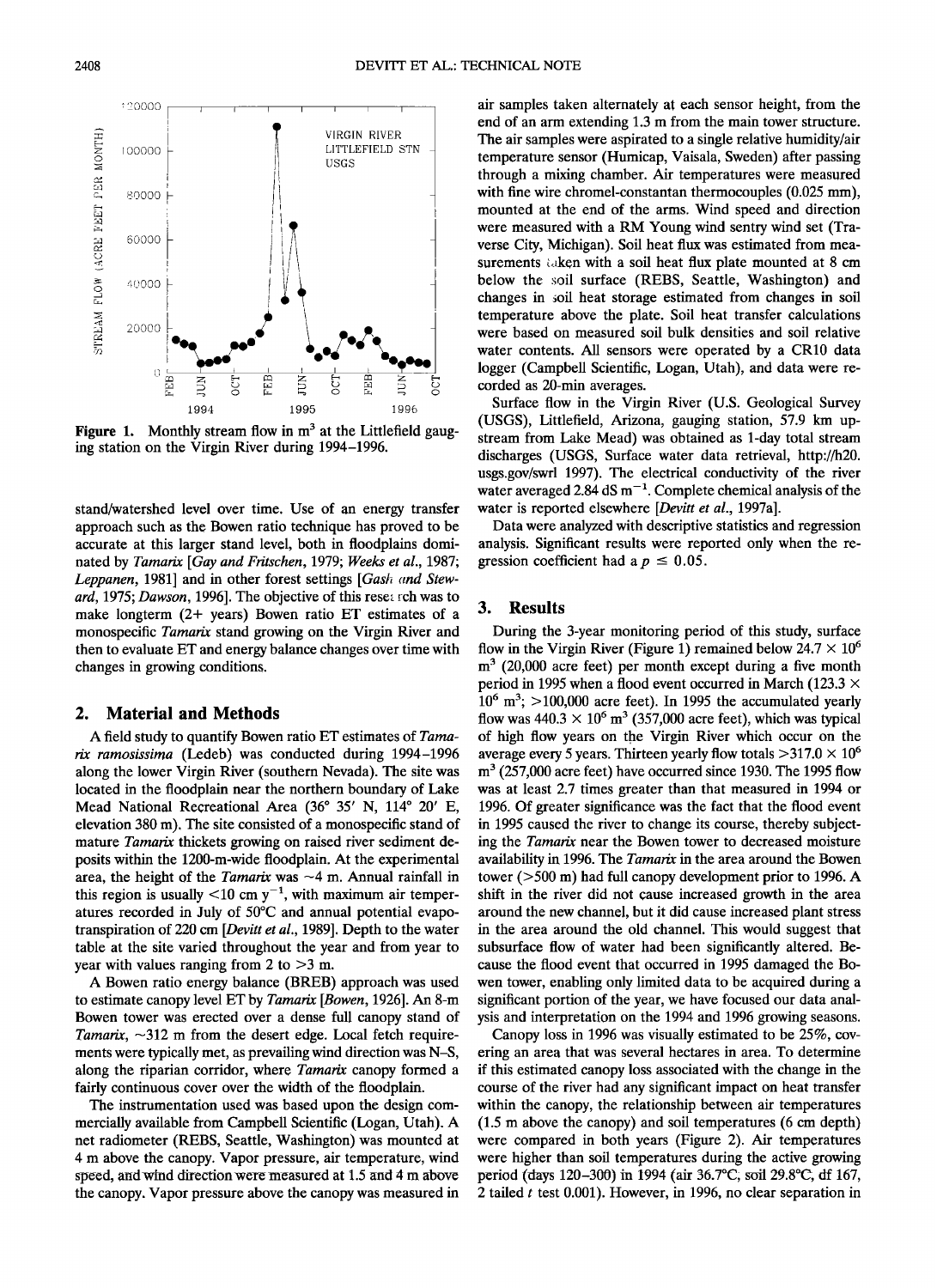

**Figure 2.** Maximum air temperatures ( $^{\circ}C$ ) at 1.5 m above the Tamarix and maximum soil temperatures ( $^{\circ}C$ ) **at 6 cm below the soil surface at the Bowen tower site during 1994 and 1996.** 

**air and soil temperatures could be observed (air 37.1øC, soil 36.3øC, df 154, 2 tailed t test 0.346). Although we recognize that maximum air and soil temperatures would not occur at the same time, the shift observed clearly substantiates that significant loss in canopy did occur. Near surface soil moisture content measured with TDR in a companion study [Devitt et al., 1997a] indicated that soil moisture in the region of 6 cm**  remained extremely low  $(\theta \le 0.05)$  throughout the summer **months, suggesting that changes in soil temperatures were not driven by changing soil moisture contents. With a more open canopy, thermally induced turbulence was observed to occur in**  **1996. On day 160 of 1996, a 28øC rise over a 9-hour period was**  correlated with increased wind speeds of  $>4 \text{ ms}^{-1}$  (wind  $(m s^{-1}) = -1.8959 + 0.1124$  temperature (°C),  $n = 72$ ,  $r =$  $0.87, p = 0.001$ , with the most dramatic rise occurring between the hours of 1000 and 1400 (Figure 3).

**Evapotranspiration (ET) estimates (Figure 4) generated from energy balance calculations were averaged for each**  month and plotted with average net radiation  $(R_n)$  values to **determine if significant change in ET occurred that could not**  be explained by energy input (Figure 5). R<sub>n</sub> curves developed for both years were not significantly different ( $p = 0.001$ ). In



**Figure 3.** Air temperature (°C) and wind speed (m s<sup>-1</sup>) at 1.5 m above the Tamarix (Bowen tower) recorded **every 20 min on day 160 of 1996.**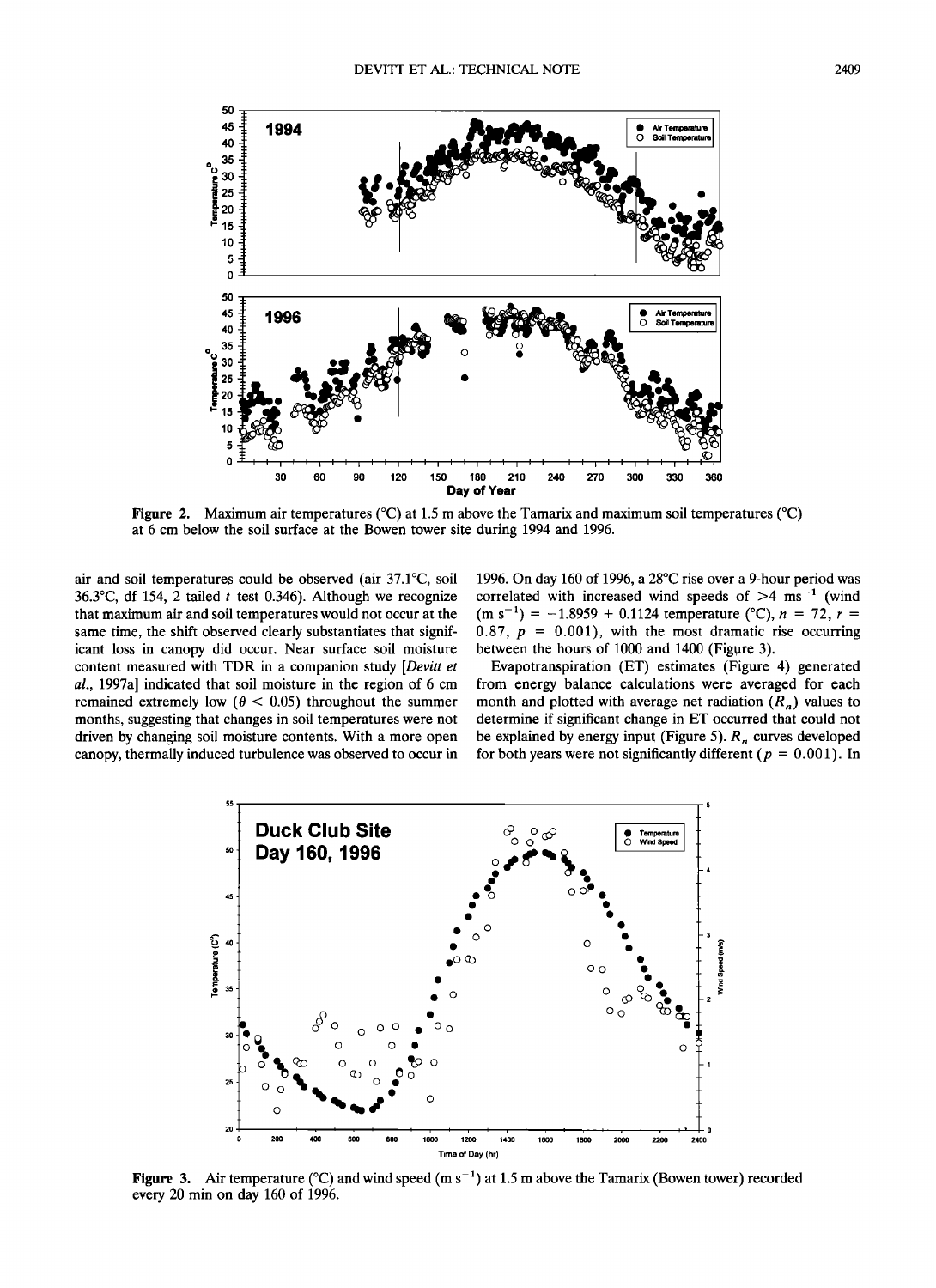

**Figure 4.** Bowen ratio evapotranspiration estimates (mm  $d^{-1}$ ) during 1994–1996.

**June of 1994, record high temperatures and dry winds associated with falling water tables (zero surface flow) caused partial wilt of outer smaller twigs in the canopy of many trees in the stand around the Bowen tower [Devitt et al., 1997a]. Following this stress period, ET estimates fell rapidly over the next 60**  days. Maximal ET values in June were in excess of 11 mm  $d^{-1}$ , but by August, values had dropped to below 1 mm  $d^{-1}$ , even though net radiation values were still above 150 W  $m^{-2}$ . In **1996, even though canopy loss occurred (surface flow in channel), significantly higher ET rates were estimated for the summer months. The ET estimates in both years (days 120-300) were closely correlated with the change in net radiation (1994,**   $ET = 8.84 - 0.16NR + 0.0007NR^2$ ,  $r = 0.91$ ,  $p = 0.01$ , 1996, ET =  $11.02 - 0.17NR + 0.0008NR^2$ ,  $r = 0.88$ ,  $p =$ **0.01), however, yearly estimates of ET were 75 cm in 1994 and 145 cm in 1996. Average values for January-March 1994 were extrapolated from the data; minimal error was believed to occur with these estimates since the trees were without leaves during this time period.** 

**Complete energy balances were plotted for four separate days in 1994 that represented the time period over which ET significantly declined in response to water stress. Days as close to those selected in 1994 were chosen in 1996 for comparison (Figures 6 and 7). On day 161 in 1994 latent energy (LE)**  exceeded net radiation  $(R_n)$  between the hours of 1200 and

1500 and ET was estimated at 11.2 mm d<sup>-1</sup>. By day 184 (early **July), ET estimates had dropped to 6.4 mm and LE was less**  than  $R_n$ , between the hours of 0900 and 1600. A significant **decline in ET (2.8 mm) occurred by day 212 (late July), with sensible heat exceeding LE between the hours of 0900 and 1600. Finally, by day 232 (mid-August), ET had declined to a**  value of 0.4 mm  $d^{-1}$  with sensible heat dominating the energy **balance. In 1996, on day 160 ET was estimated at 14.7 mm and**  LE was significantly greater than  $R<sub>n</sub>$  between the hours of 1000 and 1800. On day 187, ET was 8.2 mm and LE exceeded  $R<sub>n</sub>$ **between the hours of 1100 and 1700. By day 211, ET was still**  high at 8.2 mm and LE exceeded  $R<sub>n</sub>$  between the hours of 1100 **and 1800. Finally, by day 230 ET was estimated at 6.4 mm, with**  LE still exceeding  $R_n$  between the hours of 1300 and 1800.

Advection was inferred whenever LE exceeded  $R_n$ . The **percentage of days (between days 120 and 300) in which daily**  total estimates of LE exceeded  $R_n$  was 11% in 1994 and 65% in 1996. On those days in which LE exceeded  $R_n$ , LE surpassed  $R_n$  by an average of 35  $\pm$  22% in 1994 and 36  $\pm$  30% in 1996. **Advection days were scattered throughout both years with no significant correlation (NS) with daily air temperatures. Although the riparian area was surrounded by dry desert areas with sparse vegetation, the prevailing wind pattern was in a north-south direction along the river course. Between the hours of 0600 and 2000, wind originating from either an east**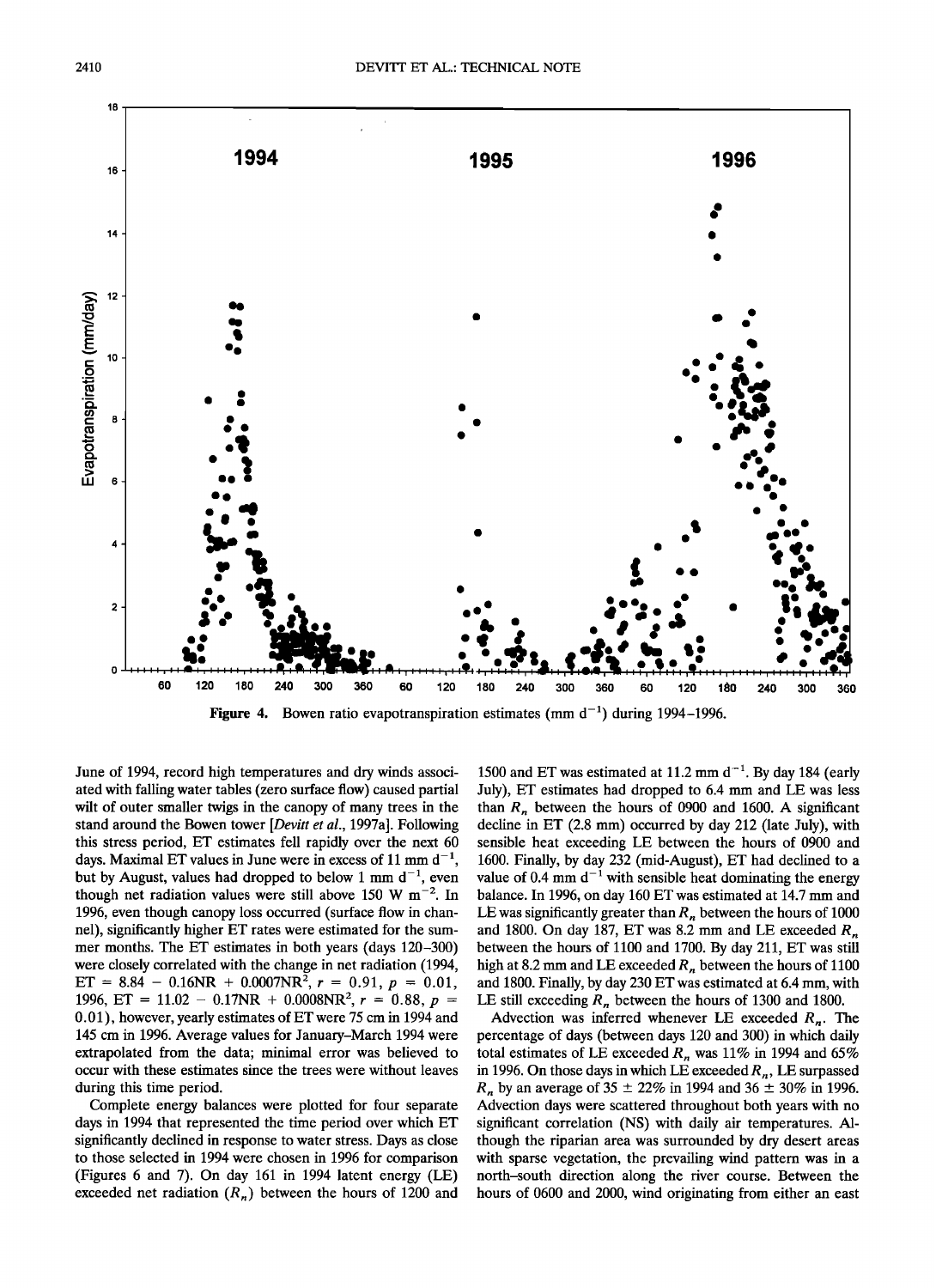

**Figure 5.** Average net radiation (MJ  $d^{-1}$ ) and Bowen ratio evapotranspiration estimates (mm  $d^{-1}$ ) with **error bars on a monthly basis during 1994 and 1996.** 

 $(60^{\circ}-120^{\circ})$  or west  $(240^{\circ}-300^{\circ})$  direction was observed to occur **only 10% of the time on a monthly basis in 1994 and 7% in 1996.** 

#### **4. Discussion**

**Results from this study suggest that advective conditions are important in riparian corridors dominated by Tamarix in the arid regions of the Southwest. Because of advective conditions, ET estimates generated in this study should be used with extreme caution. Inability of the Bowen method to take into account incoming advective heat (horizontal energy flow), which would need to be added to the energy balance, leaves such ET estimates questionable. Results from this study, however, indicate that Tamarix can significantly reduce transpirational loss under limited water availability (1994 year), that**  Tamarix will reduce canopy volume (1996 year) in response to **changes in river course (1995 year), and that ET estimates may be fueled by greater energy transfer within these open canopies. A significantly higher number of advective days occurring in 1996 may have been associated with advection originating from within the floodplain. Tamarix stands did not cover 100% of the land area; old river channels and random open areas occurred in the research area along with a more open canopy at the Bowen tower area in 1996. Jarvis and McNaughton [1986] stated that the saturation deficit at the surface of the leaves will usually vary systematically down through the canopy and that those leaves in the driest microenvironments will contribute** 

**the most to canopy transpiration. Opening the Tamarix canopy up through a loss of 25% of the canopy volume resulted in an increase in soil temperature, suggesting that the evaporative demand inside the canopy may have increased. As a result, leaves deeper in the canopy may have contributed to transpiration loss at a higher rate than under full canopy conditions. Similarly, Sala et al. [1996] observed that transpiration on a leaf surface area basis increased as leaf area index (LAI) declined on the Virgin River.** 

**Water flow on the Virgin River is highly variable, and Tama**rix growing on raised sediments must rely entirely on ground**water sources. Except for the plants growing adjacent to river channels, access •o surface flow by other plants only occurs**  during major flood events. Any major alterations (that impact **water availability) that occur just prior to or during the peak summer months of June, July, and August will have a significant effect on yearly total water use, as will high advective periods, as demonstrated by the 75-cm estimate in 1994 versus the 145-cm estimate in 1996. Although these estimates are open to challenge because of the importance of advection in this system, only a small percentage (4%) of ET estimates**  exceeded 10 mm  $d^{-1}$ . Gay and Fritschen [1979], estimated ET **with the Bowen ratio method during a summer period in Ar**izona to be as high as  $9.0 \text{ mm d}^{-1}$  over saltcedar, whereas **Leppanen [1981] estimated ET with the Bowen ratio over young saltcedar during August in Arizona at 7.0 mm d-1. Total**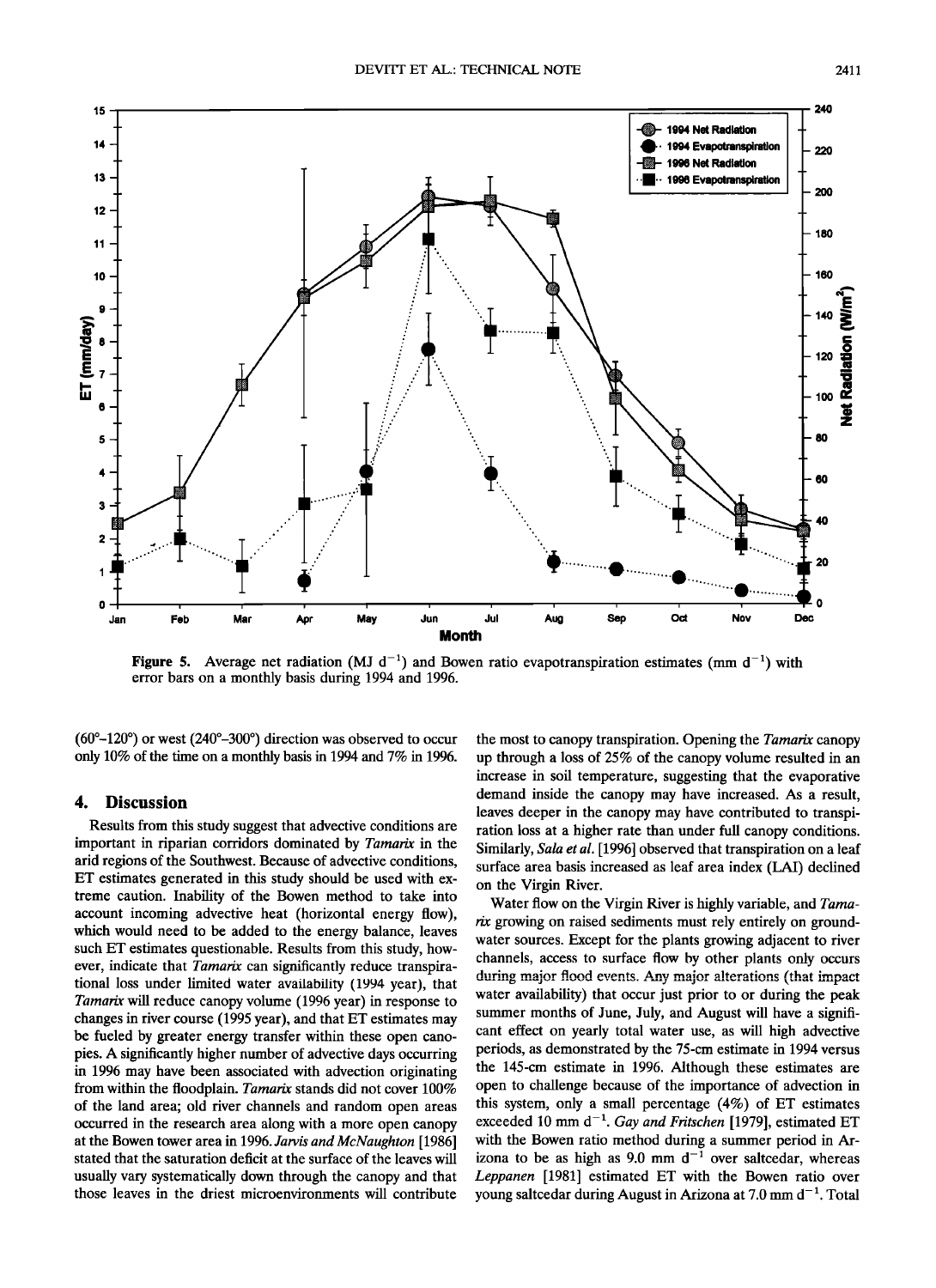

**Figure 6.** Total energy balance for days 161, 184, 212, and 232 in 1994 (where  $R_n$  is net radiation, LE is latent heat flux, G is soil heat flux, and H is sensible heat flux (all in KJ  $m^{-2}$ )).

**yearly ET estimates for Tamarix were far below reported potential ET estimates (220 cm) for this region [Devitt et al.,**  1992]. This would suggest that even under advective condi**tions, Tamarix will not transpire at potential ET rates except during short periods under high water availability [Sala et al., 1996]. The annual water use rates for Tamarix reported in this study (75-145 cm) are in the same range (77-107 cm) as those reported by Weeks et al. [1987]. To put the higher value of 145 cm into perspective, it is almost identical to that reported for high-fertility bermudagrass grown under golf course conditions in southern Nevada [Devitt et al., 1992].** 

**The hot, dry conditions that caused temporary wilt in 1994 were representative of the entire region. However, the change in the course of the river in 1995, which hydrologically isolated a portion of the stand of Tamarix around the Bowen tower from the river was site specific. Because the change in the river course was very rapid, causing a lower water table depth (>3 m), the root system may not have initially been able to adjust quickly enough to offset plant water stress. It was estimated that the distance to the point where the river changed its course was 463 m to the north, shifting the river from 212 m to the east of the tower to 206 m to the west of the tower. Trees to the north of the 463 m mark and to the west of the 206 m** 

**mark did not demonstrate any loss or gain in canopy in 1996 in response to the change in the course of the river. It can only be speculated as to what influence trees several hundred meters from the tower might have on Bowen estimates (fetch at least 75 to 1). However, it should be noted that most Western riparian zones, particularly in desert regions, do not meet fetch requirements and that our site had an unusually wide floodplain. Therefore we would anticipate that most desert riparian corridors are often exposed to intense advection, which would tend to increase ET in those stands if water availability is high. Leaf water potential and stomatal conductance from a companion study were higher in the more open areas, both near the Bowen tower and at a location adjacent to the river (L. K. Shaulis, personal communication, 1997). This would support our contention that a more open canopy allows greater energy transfer to occur from the soil surface to the boundary layer and to allow the flow of horizontal energy from open areas to move deeper into the plant stand, potentially fueling greater water loss via transpiration. Measurements taken in this experiment did not directly address the questions of turbulent transfer of energy. However, advection theory developed by McNaughton [1976] supports our contention, as the theory predicts that changes in boundary conditions such as alter-**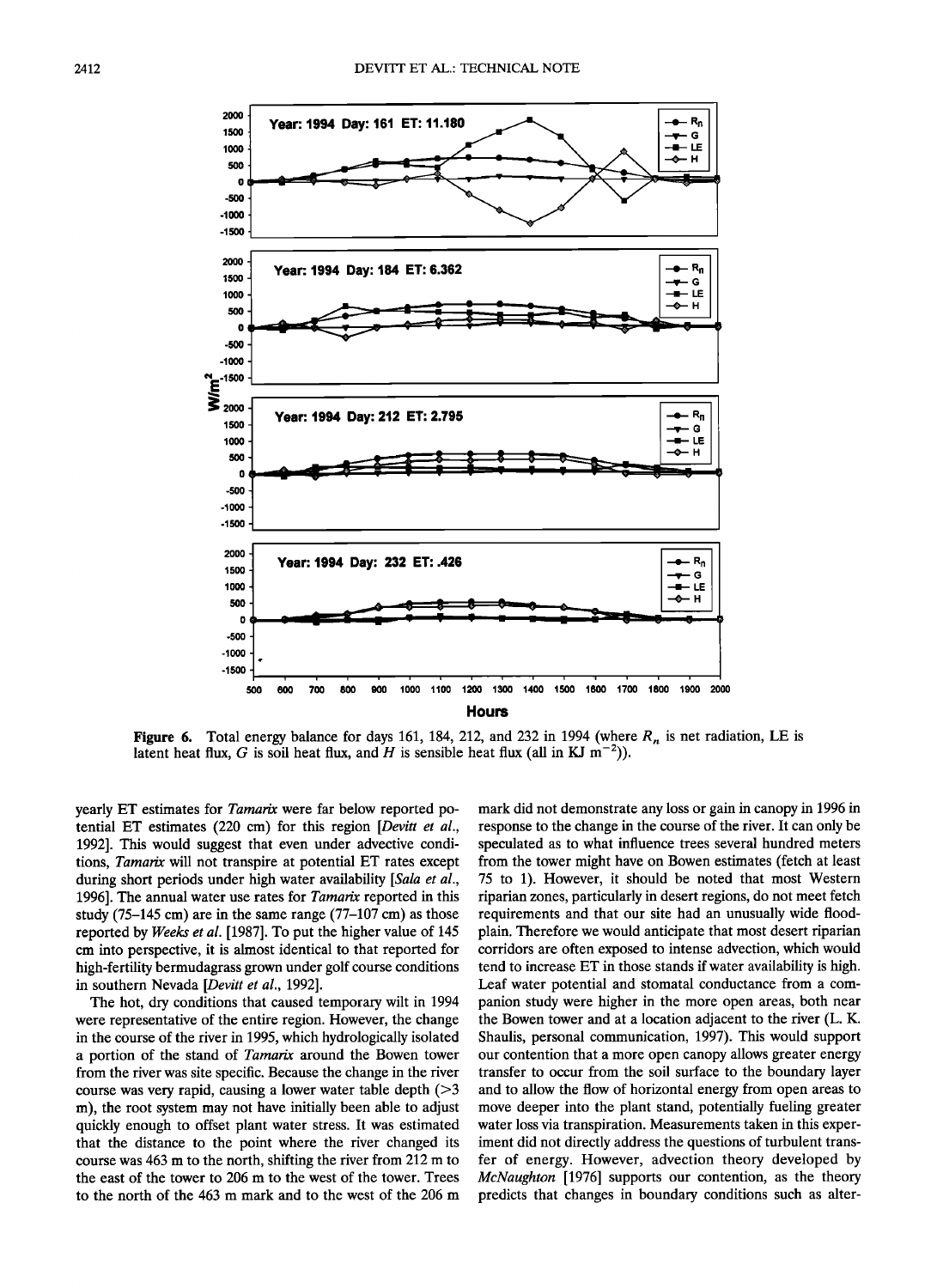

**Figure 7.** Energy balance for days 160, 187, 211, and 230 in 1996 (where  $R_n$  is net radiation, LE is latent heat flux, G is soil heat flux, and H is sensible heat flux (all in KJ  $m^{-2}$ )).

**ations in surface cover will produce changes in the ET rate. Baldocchi [1989] also concluded that local advection on a scale of tens and hundreds of meters can occur as a result of differences in roughness, water status, and evaporation potential and that variation in canopy evaporation to a controlling factor will indicate how well the leaf canopy is coupled to its environment. Our results would suggest that Tamarix is closely coupled to the surrounding air, with the opening and closing of stomata controlling transpiration. This would be supported by**  both the 1994 data in which ET estimates dropped when  $R_n$ **remained high and the 1996 data in which high advective periods still did not cause Tamarix transpiration estimates to**  approach potential ET rates. Our results would suggest that **Tamarix ramosissima can potentially be both a low water user and a high water user depending on moisture availability, canopy development, and atmospheric demand and that advection can dominate energy balance approaches to ET in the arid regions of southern Nevada.** 

**Acknowledgments. This study was funded by the Las Vegas valley Water District. The authors thank Jeff Piorkowski, Matt Ronshaugen, Kimberly Mace, Peter Ross, and Tim Ball for their assistance.** 

#### **References**

- **Baldocchi, D. D., Canopy-atmosphere water vapour exchange: Can we**  scale from a leaf to a canopy? IAHS Publ., 177, 1989.
- **Bowen, I. S., The ratio of heat losses by conduction and by evaporation from any water surface, Phys. Rev., 27, 779-787, 1926.**
- **Dawson, T. E., Determining water use by trees and forests from isotopic, energy balance and transpiration analyses: The role of tree size and hydraulic lift, Tree Physiol., 16, 263-272, 1996.**
- **Devitt, D. A., R. L. Morris, and D.C. Bowman, Evapotranspiration, crop coefficients, and leaching fractions of irrigated desert turfgrass systems, Agron. J., 84, 717-723, 1992.**
- **Devitt, D. A., A. Sala, K. A. Mace, and S. D. Smith, The effect of applied water on the water use of saltcedar in a desert riparian environment, J. Hydrol., 192, 233-246, 1997a.**
- **Devitt, D. A., J. M. Piorkowski, S. D. Smith, and S. D. Cleverly, Plant water relations of Tamarix ramosissima in response to the imposition and alleviation of soil moisture stress, J. Arid Environ., 36, 527-540, 1997b.**
- **Gash, J. H. C., and J. B. Stewart, The average surface resistance of a pine forest derived from Bowen ratio measurements, Boundary Layer Meteorol., 8, 453-464, 1975.**
- **Gay, L. W., and L. J. Fritschen, An energy budget analysis of water use by saltcedar, Water Resour. Res., 15, 1589-1592, 1979.**
- **Jarvis, P. G., and K. G. McNaughton, Stomatal control of transpiration: Scaling up from leaf to region, Adv. Ecol. Res., 15, 1-49, 1986.**
- **Leppanen, O. E., Evaporation from rapidly growing young saltcedar in**